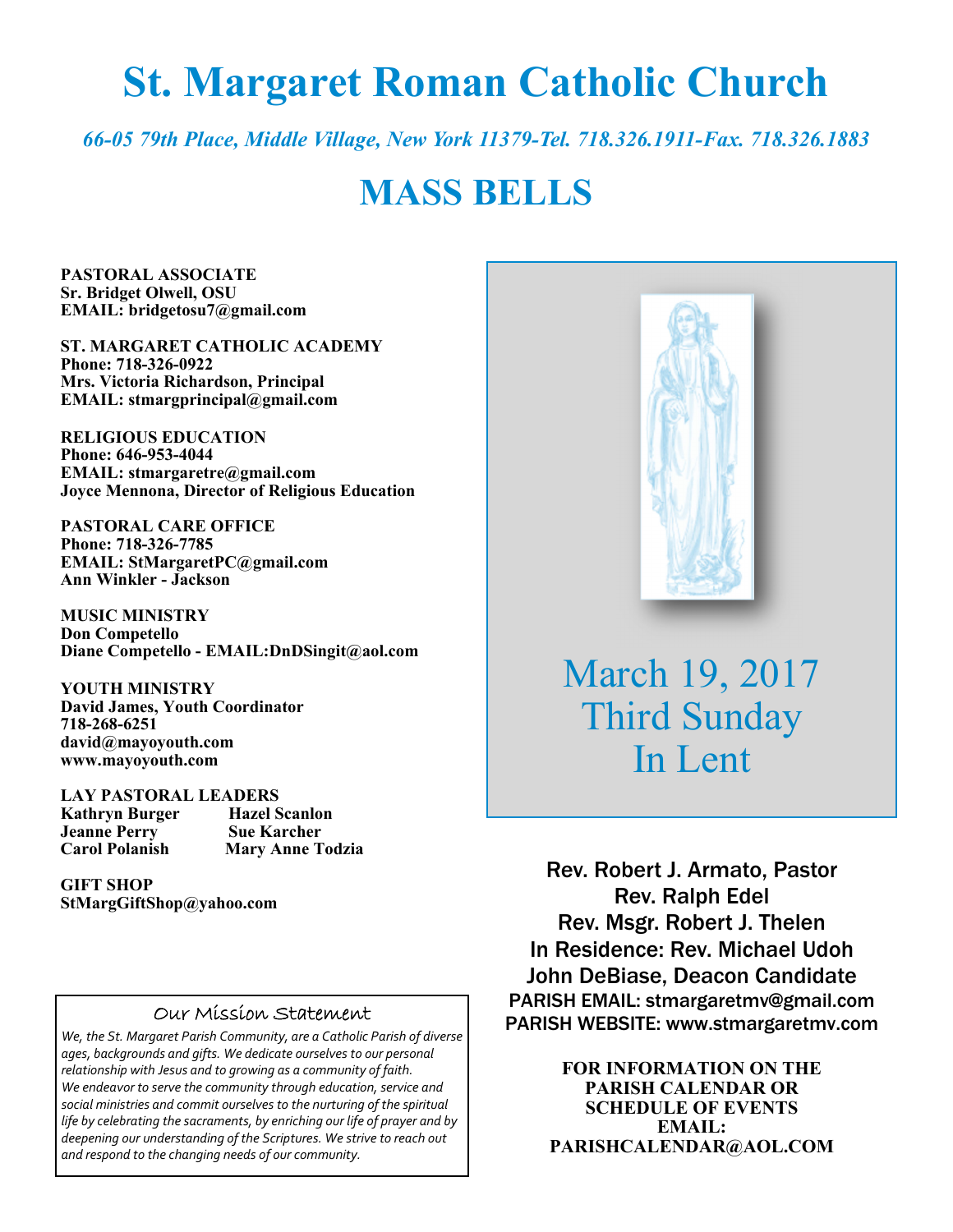#### *MASSES FOR THE WEEK*

#### **MON. MARCH 20 - ST. JOSEPH**  7:00 Rose D'Amato 9:00 Fran Riscica 7:30PM Stations of the Cross - Italian **TUE. MARCH 21 - LENTEN WEEKDAY**  7:00 Antoinette Composto<br>9:00 Fred Basedow Fred Basedow **WED. MARCH 22 - LENTEN WEEKDAY**  7:00 Emma Putillo 9:00 Vincenza & Mariano Palmeri 9:30 Stations of the Cross - English **THU. MARCH 23 - ST. TORIBIO deMOGROVEJO**<br>7:00 Jimmy Cuggy Jimmy Cuggy 9:00 Henry, John & Lillian Rader **FRI. MARCH 24 - LENTEN WEEKDAY ABSTINENCE**  7:00 Rev. Goerge Werner, S.M.M. 9:00 Edward Caridi 7:30PM Stations of the Cross - English **SAT. MARCH 25 - THE ANNUNCIATION OF THE LORD**  8:30 Collective: Giocomo & Giuseppina Gennari/Mary & Frank Parente 5:00PM Lorettea Hegelman **SUN. MARCH 26 - FOURTH SUNDAY IN LENT**  7:30 People of the Parish 9:00 Salvatore Palmeri/Matteo Rubino/ Maria Castelluccio/Giovanni LaBarca/ Philippo Curatolo/Pietro LoIacono/

- 10:30 Michael, Catherine, Tom & Rosaleen Reilly NOON Anne Page
- 5:00PM Domenico Laudani

#### ...................... **REGULAR SCHEDULE OF MASSES & SERVICES**

| <b>SATURDAY VIGIL:</b><br>SUNDAY: | $5:00$ P.M.<br>7:30, 9:00 (Italian),                                     |  |
|-----------------------------------|--------------------------------------------------------------------------|--|
| <b>WEEKDAYS:</b><br>CONFESSIONS:  | 10:30, 12:00 & 5:00PM<br>Varies (See listing above<br>SATURDAY, 4-4:45pm |  |
|                                   | or by appointment with<br>a priest.                                      |  |

# **PARISH INFORMATION**

**If you're not registered, please stop into the Rectory office. THE PARISH OFFICE is open from Monday through Friday, 9 am to noon and 1 pm to 7:30 pm. Please respect these hours for your Rectory office business. Thank you.** 

**BAPTISMS** take place on the 1st and 3rd Sundays of the month. Please call the rectory for an appointment and to register your child.

**WEDDINGS MUST** be scheduled at least six months in advance by appointment with a priest or a deacon. Please call the rectory office. For marriage preparation information visit www.pre-cana.org.

**THE BEREAVEMENT GROUP** meets on the 1st and 3rd Thursday of the month at 10 am in the Convent meeting room. Call Ann at 718-326-7785.

**NOVENA** to Our Lady of the Miraculous Medal...Mondays after the 9 am Mass.

**MORNING PRAYER** daily from Monday through Friday at 8:45 am.

**BOY SCOUT TROOP #119** meets on Tuesdays from 7:15-9 pm. New members are welcome, age 10 1/2 & up. Call 718-894-4099.

**CUB PACK #119** meets on Mondays from 7-8:30pm. New members welcome, age 6 to 10-1/2. Call 718-894-4099.

**THE ENGLISH CHOIR** rehearses on Tuesday, at 7:30 pm. in the Church.

**THE CHILDREN'S CHOIR** rehearses on Monday, from 6-7 pm in the Church. For more info. DnDSingit@aol.com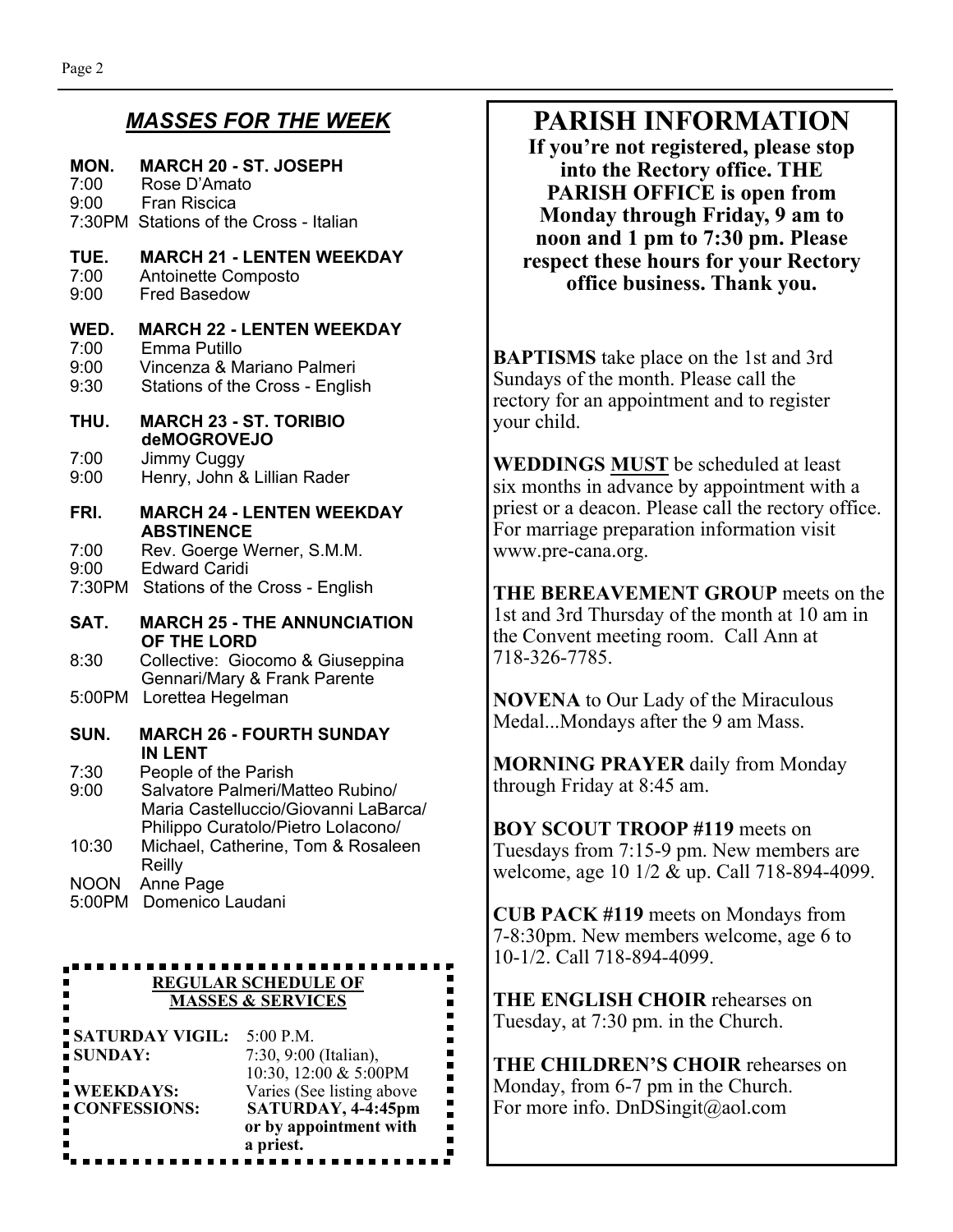# PLEASE PRAY FOR OUR SICK

Karen Guarascio, Connie Faccibene, Eileen Hinrichs, Linda Frazier, Angela Lenihan, Carol Falk, Cari Ann Falk-LoBello, Glen Falk, David J. McConville, Ronald Frazier, John Downer, Robert Sabini, Lee Falk, Patricia Johnson, Scott White, Bob Schaefer, Rose Marie Santos, Bernice Muller, Maria Millocca, Baby McKinley Kelleher, Isabelle Azzaro, Lucy Lento, Sean Harrison, Richard Santangelo, Michael Russo, Frank Cesare, Joseph Simon, Joseph Stubbs, Justin James Quirke, Rose Healy, Parrish Wert, Michael Hirst, Matteo Sabini, Carmen Melendez, Jim O'Driscoll, Jeanette Spartaro, Linda Castagna, Elizabeth Ott, Marion Caracciola, Baby Keila Mary Champoli, Brooke and Alexa Renda, The Ferrugio Family, Dorothy Mai, Marc Gandasegui, Bob & Karen Schaefer, Maureen Harvey, Sandra Slattery, Shirley Chesley, Jim Daniels, Lola Anderson, Roberta Polce,

> *The names will remain for 3 months ONLY, unless you call 326-1911 and ask for conƟnued prayers*

**Prayer Requests Pray for vocations to the Priesthood and Religious Life. Please pray for our men and women from our Parish serving in the defense of our country: Lt. Col. Thomas Frohnhoefer Sgt. Robert A. Domenici** 

*WE RECALL OUR BELOVED DECEASED* 

*Especially, Denise Napolitano, Margaret Marri, May they rest in Christ's Peace!* 

# *MEMORIALS SANCTUARY LAMP & ALTAR CANDLES THIS WEEK*

*are offered in memory of Jeanette Tavarone.* 

*TABERNACLE LAMP THIS WEEK* 

*is lit in memory of Sr. Catherine Mezzacappo at the request of Carol Polanish.* 

*The first day of spring is one thing, and the first spring day is another. The difference between them is sometimes as great as a month.* 

# *TODAY'S READINGS*

**First Reading** — When the people grumbled to Moses for water in the desert, the LORD heard and brought forth water from the rock for all to drink (Exodus 17:3-7).

**Psalm** — If today you hear his voice, harden not your hearts (Psalm 95).

**Second Reading** — God's love has been poured into our hearts through the Holy Spirit (Romans 5:1-2, 5-8).

**Gospel** — Ask, and you will be given living water so that you will never thirst again

(John 4:5-42 [5-15, 19b-26, 39a, 40-42]).

# *READINGS FOR THE WEEK*

| Monday:   | 2 Sm 7:4-5a, 12-14a, 16; Ps 89:2-5,                 |
|-----------|-----------------------------------------------------|
|           | 27, 29; Rom 4:13, 16-18, 22; Mt 1:16,               |
|           | 18-21, 24a or Lk 2:41-51a                           |
| Tuesday:  | Dn 3:25, 34-43; Ps 25:4-5ab, 6, 7bc, 8-9;           |
|           | Mt $18:21-35$                                       |
|           | Wednesday: Dt 4:1, 5-9; Ps 147:12-13, 15-16, 19-20; |
|           | Mt 5:17-19                                          |
| Thursday: | Jer 7:23-28; Ps 95:1-2, 6-9; Lk 11:14-23            |
| Friday:   | Hos 14:2-10; Ps 81:6c-11ab, 14, 17;                 |
|           | Mk 12:28-34                                         |
| Saturday: | Is $7:10-14$ , $8:10$ ; Ps $40:7-11$ ; Heb          |
|           | 10:4-10; Lk 1:26-38                                 |
| Sunday:   | 1 Sm 16:1b, 6-7, 10-13a; Ps 23:1-6;                 |
|           | Eph 5:8-14; Jn 9:1-41[1, 6-9, 13-17,                |
|           | 34-38]                                              |
|           |                                                     |

### *SAINTS AND SPECIAL OBSERVANCES*

|                                                                        | Sunday:   | Third Sunday of Lent         |
|------------------------------------------------------------------------|-----------|------------------------------|
|                                                                        | Monday:   | St. Joseph; Spring begins    |
|                                                                        | Thursday: | St. Toribio de Mogrovejo     |
| SPRING                                                                 | Friday:   | Abstinence                   |
| $\mathcal{C}$ and the state of the state of the state of $\mathcal{A}$ | Saturday: | The Annunciation of the Lord |

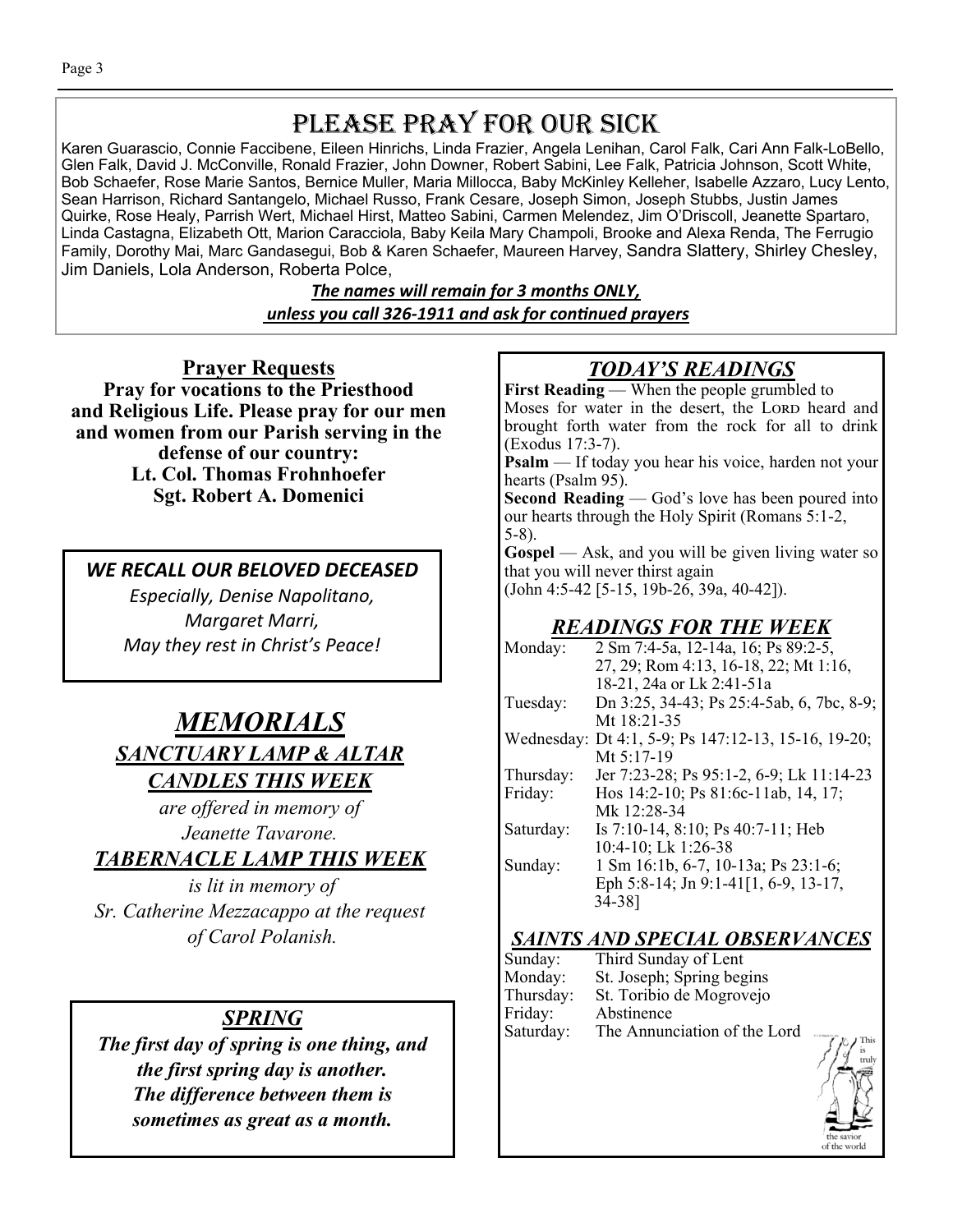# *THELENTEN CROSS GROWS*

Take another look at the large Lenten Cross that stands at the foot of the Altar. It is slowly changing during these past days of Lent. The students of our Parish Academy and Faith Formation Program continue their efforts to grow closer to Jesus. They are offering their prayers, acts of charity and kindness for others.

They have promised more visits to Church, reading of scripture, and many personal sacrifices in an effort to lighten the burden of the Cross of Jesus. It's a very big cross to fill and carry. Encourage them as they fill it with their love for Jesus and others. Pray for them and their efforts to walk along with Jesus during these 40 days. You may be a recipient of their prayers and sacrifices! Keep watching, see how the cross continues to grow and change during Lent  $\dots$  (will we)?

## *THE ST. VINCENT dePAUL SOCIETY*

is conducting it's 5th Annual Lenten Fundraiser for *Bridge to Life,* a crisis pregnancy center in Queens. This year we are asking for funds to provide pre-natal and postpartum care for the moms and neo-natal care for the newborns.

The campaign will run through good Friday,

April 14th. Checks (made out to Bridge to Life) and cash should be placed in the redprinted envelopes on the radiators in Church, and put into the collection baskets. Please make this campaign your Lenten sacrifice. Thank you.

#### **DO YOU HAVE AN IPHONE OR AN ANDROID PHONE?**

Want to keep up with St. Margaret's news? Download our parish app. Daily Mass readings, prayers, bulletins and more. Just text the word "APP" to 88202 or search "My Parish App" in Google Play Store or App Store.

# **THIRSTING FOR LIFE-GIVING WATERS**

Especially during the Lenten, Holy Week, and Easter seasons, the prayer texts of the Eastern Church revel in paradoxical images of Christ: the eternal life who is put to death, the host of the supper who is also its meal, the thirsty crucified one with living water streaming from his side.

These images flow from the evangelists' portrayals of Jesus and from his very ministry, during which he often upset or reversed people's expectations about him or the ways of God. This "reversal" is at play in today's Gospel, as Jesus speaks to an enemy foreigner who is also a woman beneath his status. In addition he, the thirsting one, shows the woman to be the one truly thirsting. He whose parched lips will say "I thirst" before he dies—is the source of life and life-giving water.

 Lent calls upon us to dwell on how each of us is thirsting for Christ, and it leads us, ultimately, back to the life-giving waters of our baptism into his Body.

### **AVOID PARKING TICKETS**

Last year over 1.3 million parking tickets were issued in Queens County alone. Please be mindful of where you park your car when coming to Mass. Remember that, for fire safety reasons, the front of the church is a no parking zone.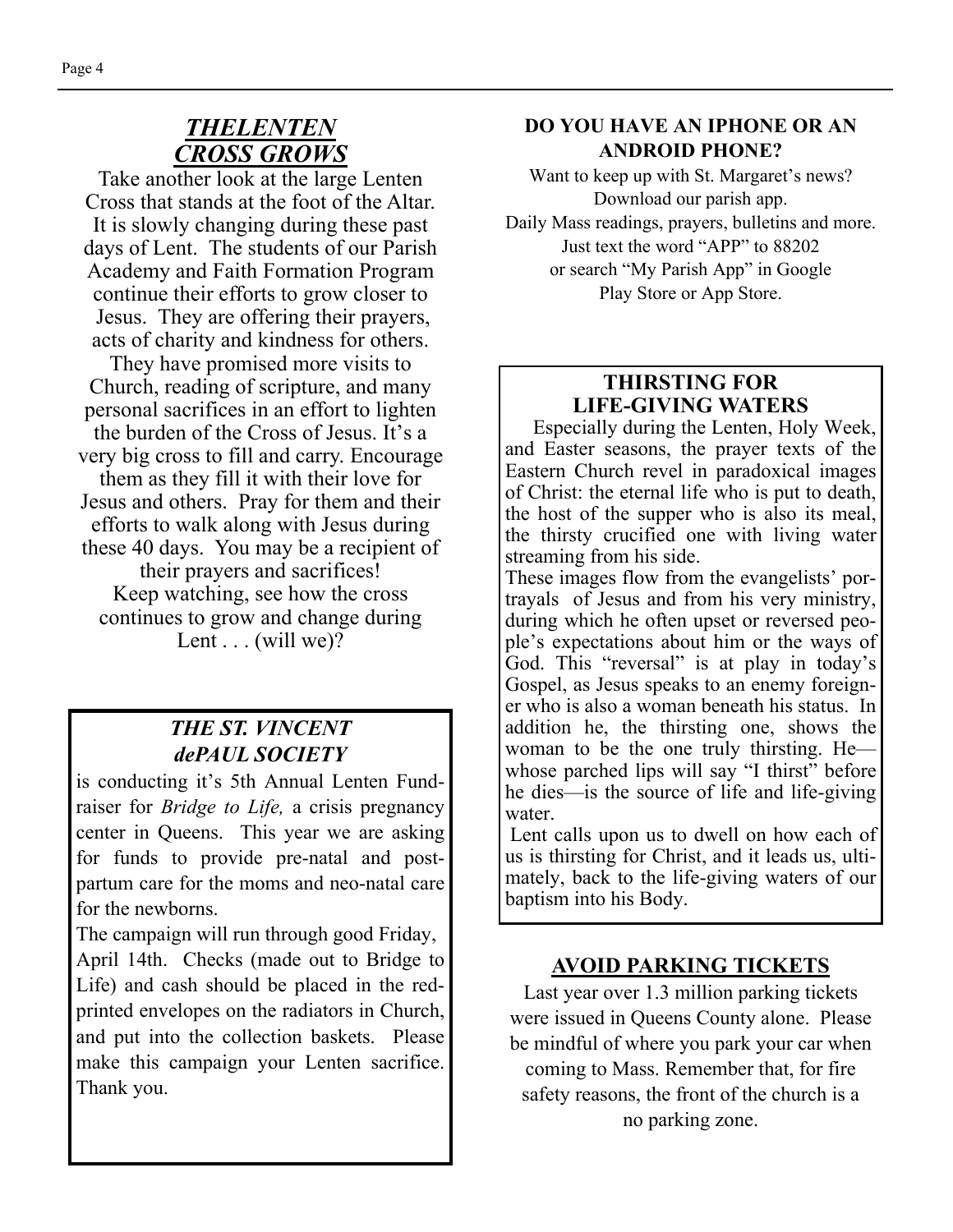#### *MAGGIE'S LITTLE THEATER at St. Margaret Parish*  Announces tickets are on sale for our

 Spring Production of *"SOMETHING'S AFOOT"* 

Sat. March 18th at 8:00 pm, Sun. March 19th at 2:30 pm, Fri. March 24th at 8:00 pm, Sat. March 25th at 8:00 pm, Sun. March 26th at 2:30 pm Tickets are \$20 for adults, \$15 for seniors, and \$12 for children 11 and under. To reserve tickets online visit www.maggieslittletheater.org/tickets. You can also reserve by calling 917-579-5389. This zany musical murder mystery thriller is (very) loosely based on Agatha Christie's "And Then There Were None", aka "Ten Little Indians".

# **THIS WEEKEND**

March 18/19, one of our Eagle Scout candidates will be speaking at every Mass regarding a "food drive" which they will be sponsoring. Please be as generous as possible.

#### **DEANERY CORNER . . . Our Lady of Mercy Church**

is making plans for their Annual Spring Fling event on May 5, 6, & 7th of this year. If you are a vendor or know someone who would like to participate in this event, please contact Diane at the rectory, 718-268-6143 or email www.office@mercyhills.org The Church is located at 70-01 Kessel Street, Forest Hills, NY

**THE ST. VINCENT dePAUL FOOD PANTRY is located at 66-25 79 Place The pantry is open on WEDNESDAY AND SATURDAY from 10am to 12 Noon.** 

# **SAINT MARGARET GIFT SHOP**

open Wednesdays, 12pm - 4pm Saturdays, 4pm - 5pm and Sundays, 9am - 1pm We have a selection of religious goods: Rosaries - Medals - Gifts - Crucifixes Statues - Bibles and other books **AND MORE!** 

If we don't have it, we'll try to get it for you. The Gift Shop is located in the rectory. Please use the red side door in the parking lot. If the door is closed, please knock.



# **ST. MARGARET'S YONKERS EMPIRE CITY BUS TRIP Monday, March 20th.**

The bus will be in front of the Church and will **leave promptly at 9am.** The cost is \$23.00p/p. For reservations/information call **Betty, 718-326-0198 ONE LUCKY PERSON WILL WIN A FREE RIDE ON OUR APRIL TRIP!** 



*While we were still sinners Christ died for us* 

*Romans 5:8*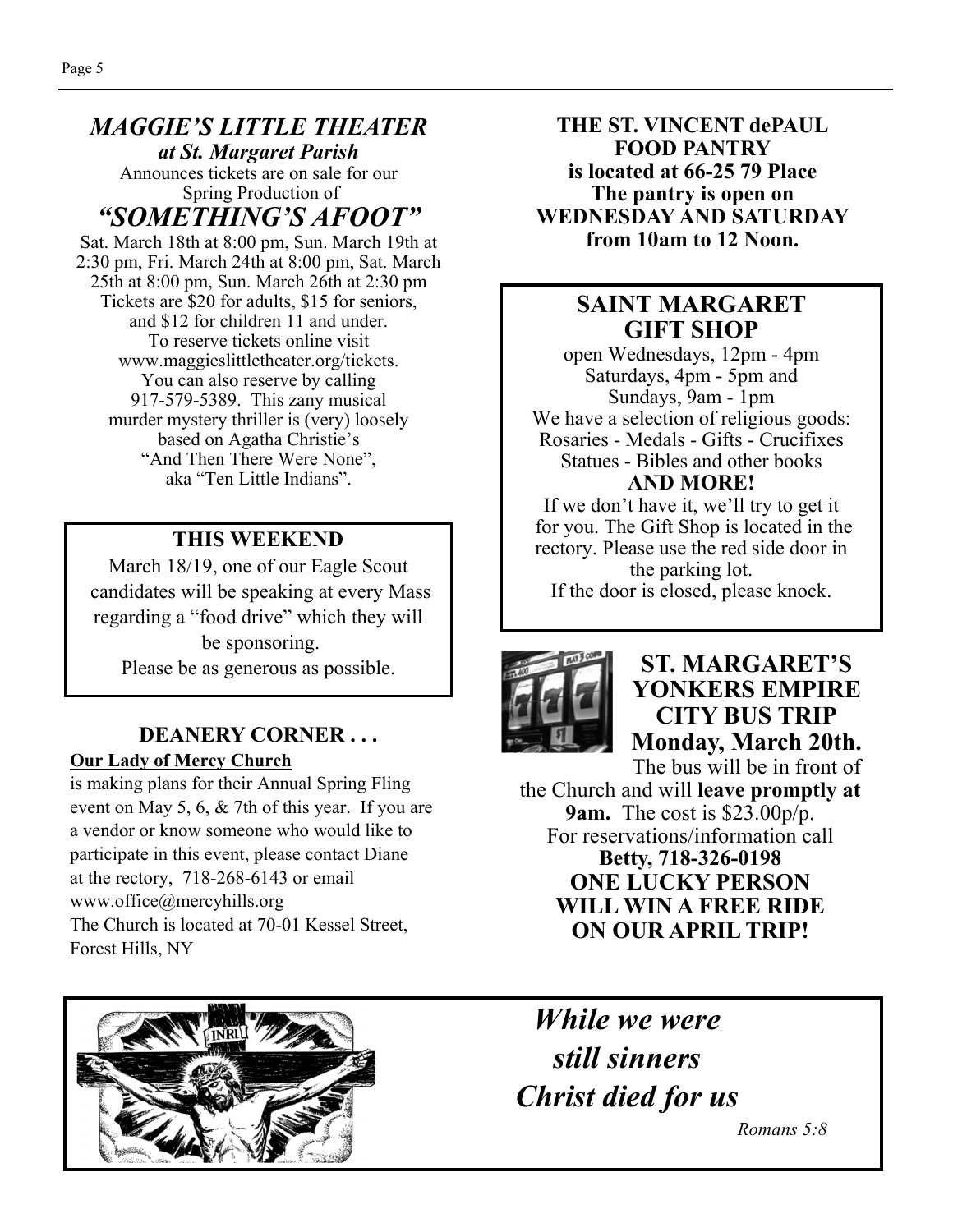# SCHOOL NEWS

# **ST. MARGARET CATHOLIC ACADEMY**

Tour Tuesdays . . . openings for September 2017 . . . call the office to RSVP. Some classes are only taking waiting lists.

Mark your calendars . . . Tentatively Designer Bag Bingo on Friday, April 7th. Bonjourney Tribute Band on Friday, April 28th . . .tickets going on sale soon.

# **REGENTS REVIEW CLASSES**

will be offered at Maspeth Town Hall during the month of June for the following courses:

Global History & Geography, Living Environment/Biology, Chemistry, Earth Science, US History & Government, Algebra 1 (Common Core), Algebra 11 (Common Core) and Geometry (Common Core). Each class has a maximum of 12 students to ensure they receive the help they need. The fee is \$80 per course. Registration is on a first come first serve basis. If you are interested, call our office between 9am and 5pm, 718-335-6049.



*That our parish and diocese may experience powerful new life through the faith and action of those in the ARISE program, we pray* 

# *ST. MARGARET'S LUCKY NUMBER 2017*

| Mar. 03 - | 244 | No Winner        |
|-----------|-----|------------------|
| Mar. 04 - | 841 | M. Narky (b)     |
| Mar. 05 - | 896 | $M.$ Scold $(b)$ |
| Mar. 06 - | 629 | J. Henry $(b)$   |
| Mar. 07 - | 771 | No Winner        |
| Mar. 08 - | 667 | No Winner        |
| Mar. 09 - | 533 | No Winner        |
| Mar. 10 - | 351 | M. Schatz (b)    |

#### **HELP SUPPORT YOUR PARISH Buy a "LUCKY NUMBER" based on NY State Lottery, every evening of the year.**

Single Subscriptions: \$60.00, two or more subscriptions, \$50.00 each. Call Patti C, 718-639-2263 for more information.

# **GIVE UP YOUR ENVELOPES!**

We invite you to help your parish save money by giving up your offertory envelopes this Lent! Enrolling with *Faith Direct* will provide St. Margaret Parish with consistent support and simplify your giving without the wasteful envelopes. Join us in giving up envelopes this Lenten season! Visit www.faithdirect.net and use our church code **NY299.** 

Thank you for your continued support of our parish family!

# *THE ST. VINCENT dePAUL CLOTHING PICK UP*

will take place Sunday, March 19th from 8:30am to 12:30pm. The truck will be parked on 79th Place for your items.

# **PLEASE DO NOT LEAVE ITEMS AT THE RECTORY**